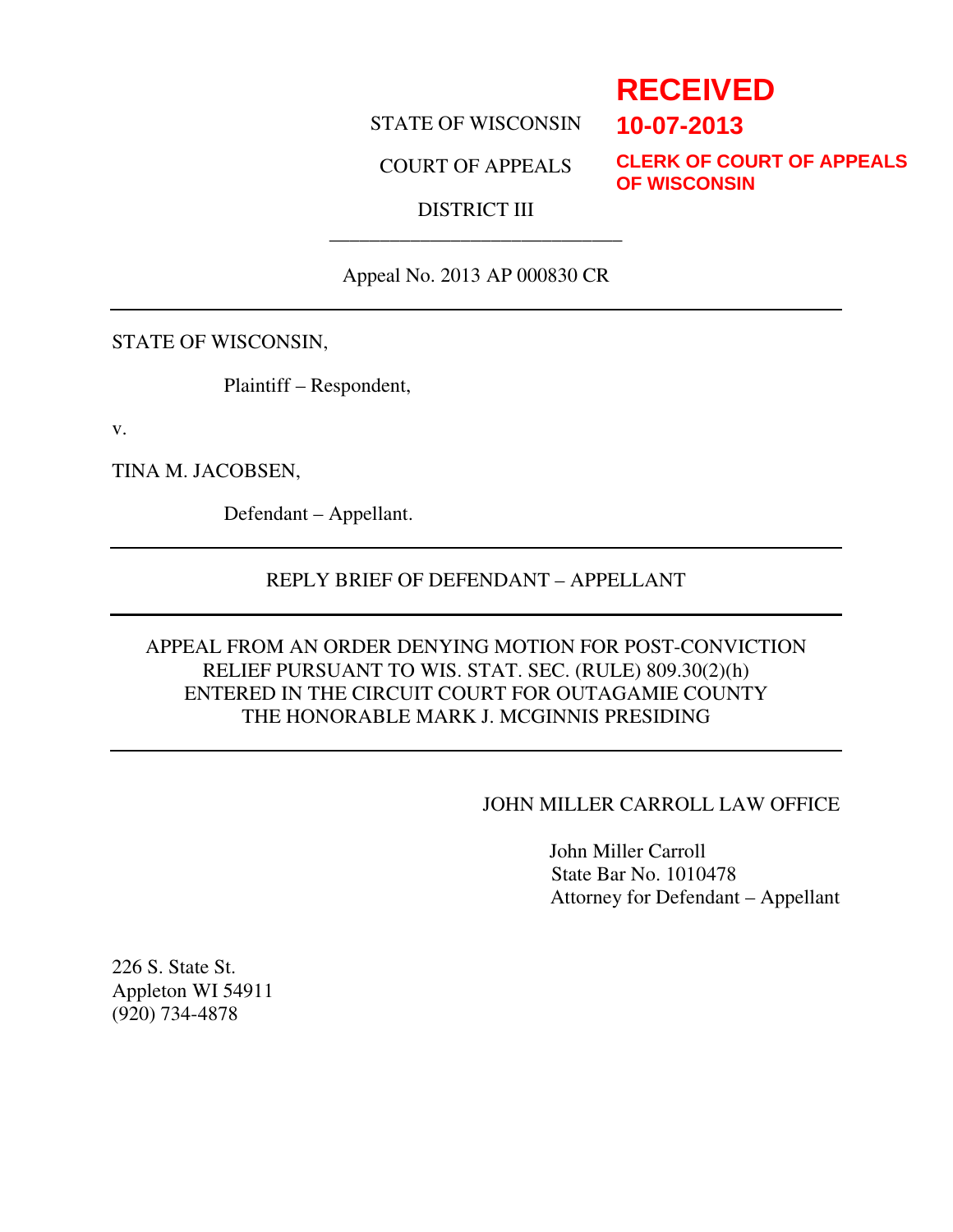# TABLE OF CONTENTS

| $\mathbf{I}$ .                    | THE STATE'S POSITION ON MS.<br><b>JACOBSEN'S INEFFECTIVE ASSISTANCE</b><br>OF COUNSEL ARGUMENT2-5<br>A. The State's Position on Duplicity and<br>Wisconsin Stat. §971.362-3<br>B. The State's Position on Multiplicity3-4<br>1. The State's Argument that<br>the Counts are Not the<br>Same in Fact3<br>2. The State's Position<br>on<br>Cumulative Punishments4-5 |  |  |  |
|-----------------------------------|--------------------------------------------------------------------------------------------------------------------------------------------------------------------------------------------------------------------------------------------------------------------------------------------------------------------------------------------------------------------|--|--|--|
| $\Pi$ .                           | THE STATE'S POSITION ON <i>GEORGE</i> 5                                                                                                                                                                                                                                                                                                                            |  |  |  |
| III.                              | THE STATE'S ARGUMENT IN SUPPORT OF ITS                                                                                                                                                                                                                                                                                                                             |  |  |  |
|                                   |                                                                                                                                                                                                                                                                                                                                                                    |  |  |  |
| IV.                               | THE STATE'S POSITION ON INEFFECTIVENESS<br>OF COUNSEL7-8                                                                                                                                                                                                                                                                                                           |  |  |  |
|                                   |                                                                                                                                                                                                                                                                                                                                                                    |  |  |  |
| CERTIFICATION OF FORM AND LENGTH9 |                                                                                                                                                                                                                                                                                                                                                                    |  |  |  |

| CERTIFICATION OF ELECTRONIC BRIEF9 |  |
|------------------------------------|--|

APPENDIX………………………………...App. 1-- App. 56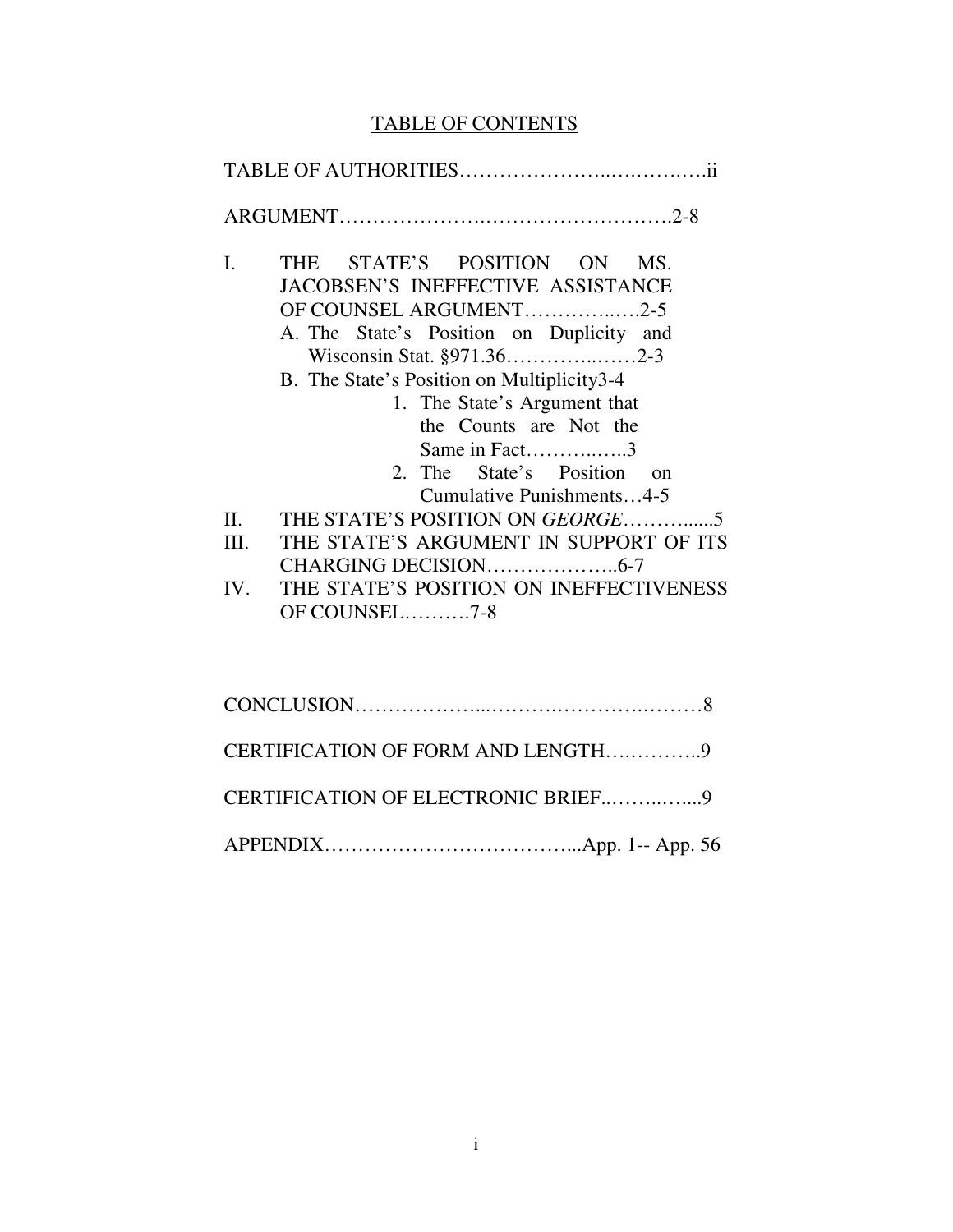# TABLE OF AUTHORITIES

## **Cases**

| State v. George,                                                            |
|-----------------------------------------------------------------------------|
| State v. Fritz,<br>212 Wis. 2d 284, 297, 569 N.W.2d 48, 54 (Ct. App. 1997)7 |
| State v. Miller,                                                            |
| State v. Warren,                                                            |

# **Statutes**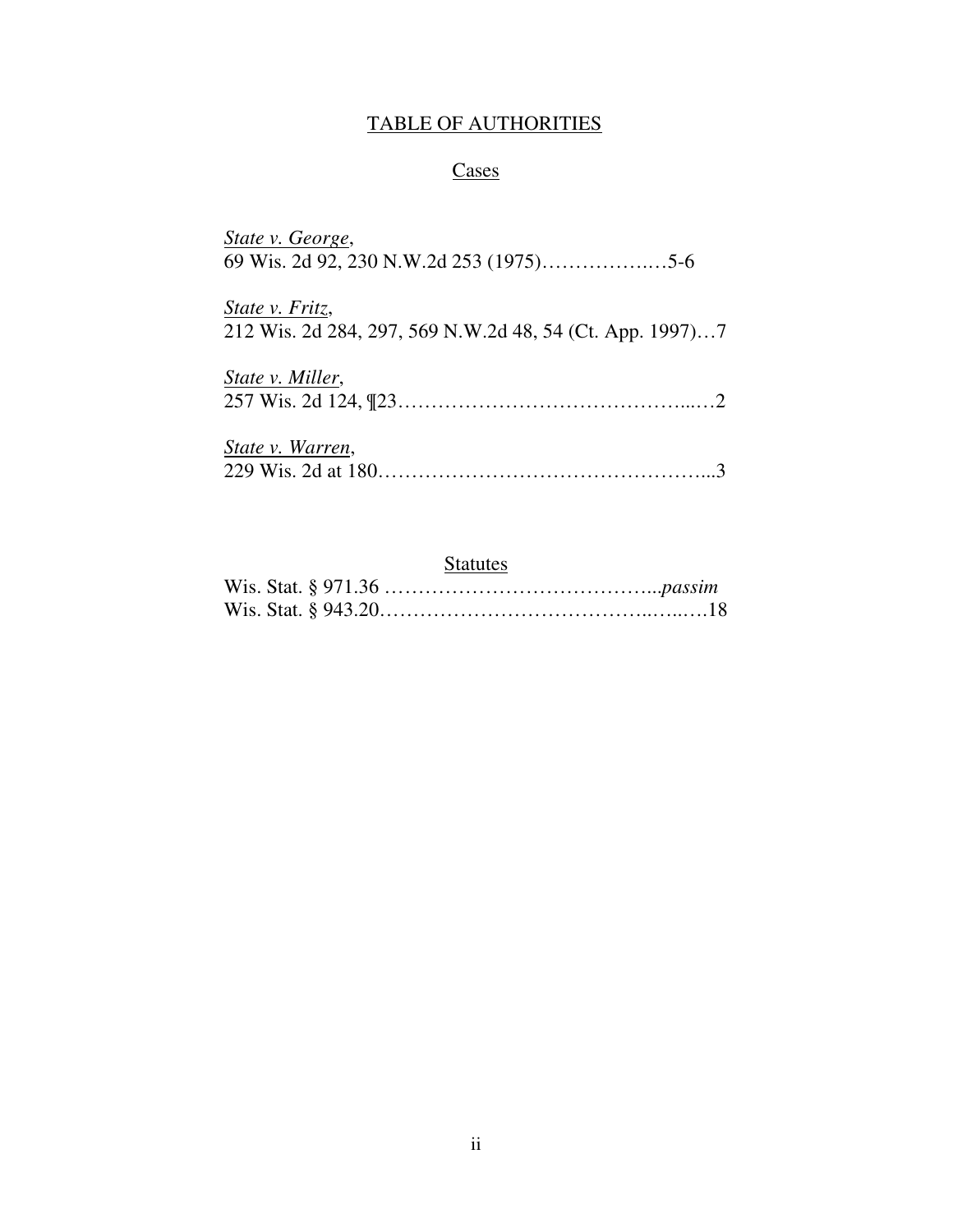## **INTRODUCTION**

In the opening brief, the Defendant-Appellant, Tina M. Jacobsen ("Jacobsen"), sufficiently demonstrates that the trial court erred by ruling that she was not entitled to a plea withdrawal due to a manifest injustice caused by the ineffective assistance of counsel.

Specifically, Jacobsen contends that counsel was ineffective for a failure to raise the issues of the charges against her being either multiplicitous, duplicitous, vague, or indefinite. With brevity in mind, Jacobsen will briefly touch on arguments raised by the State in its response brief.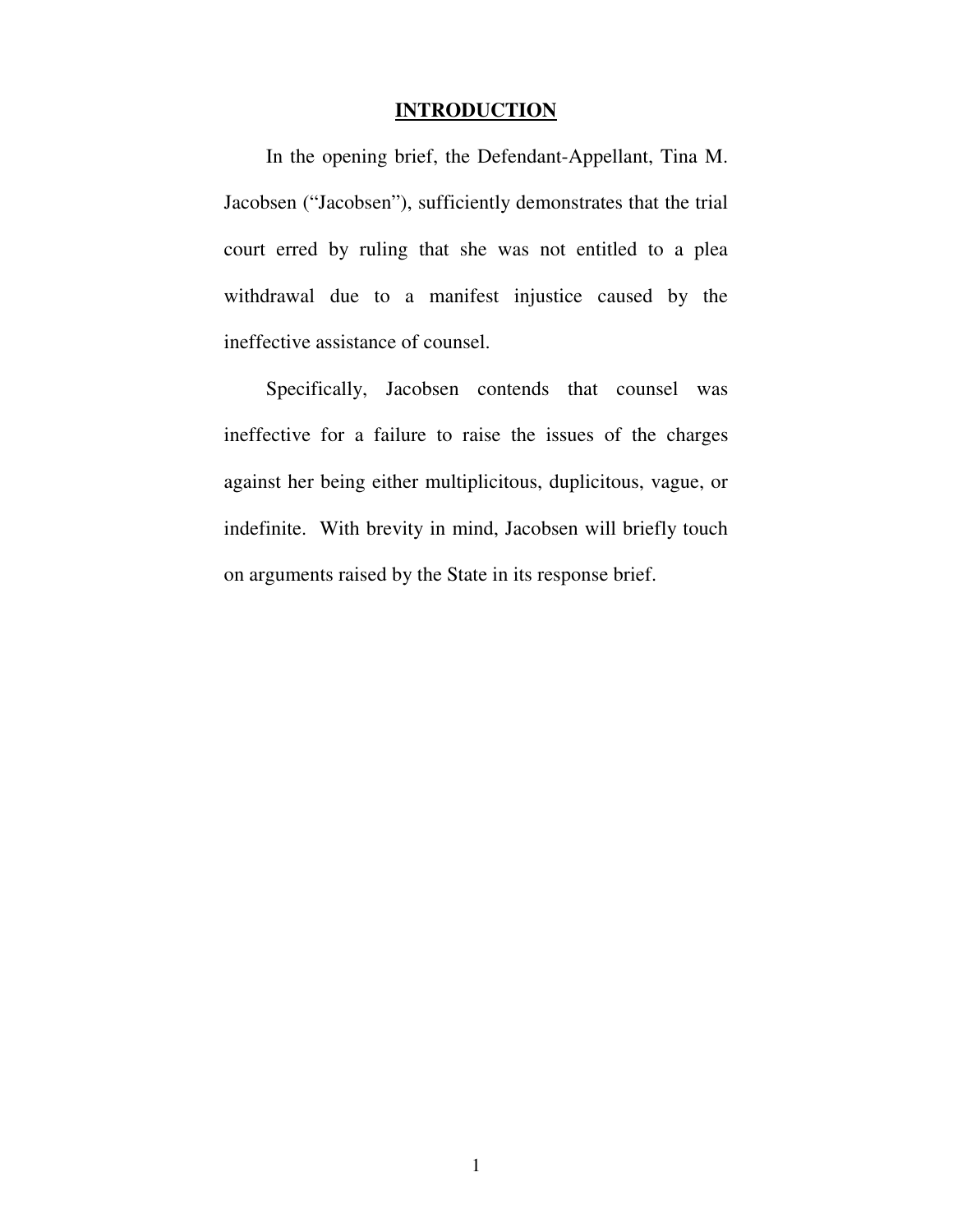#### **ARGUMENT**

## **I. THE STATE'S POSITION ON MS. JACOBSEN'S INEFFECTIVE ASSISTANCE OF COUNSEL ARGUMENT**

The State asserts that Jacobsen is not entitled to a plea withdrawal because her counsel was not ineffective because the issues Jacobsen raised on appeal are meritless. (St. Br. at pg. 5).

## **A. The State's Position on Duplicity and Wisconsin Stat. §971.36**

The State argues that the *Copening/Miller* doctrine allows the prosecutor discretion "to charge a defendant's action as one continuing offense if the separately chargeable offenses are committed by the same persona at substantially the same time and relation to one continued transaction." *Miller*, 257 Wis. 2d 124, ¶23.

The State argues that the *Copening/Miller* doctrine combined with Wisc. Stat. §971.36 explicitly allows the prosecution to charge Jacobsen as it did because in Counts 1, 3, 5, 7, and 8 the money stolen belonged to CBC and the funds were all stolen according to a single deceptive scheme. (St. Br. at pg. 12). If the State's logic is correct then Counts 1, 3, 5, 7, and 8 could have been charged as **one** continuing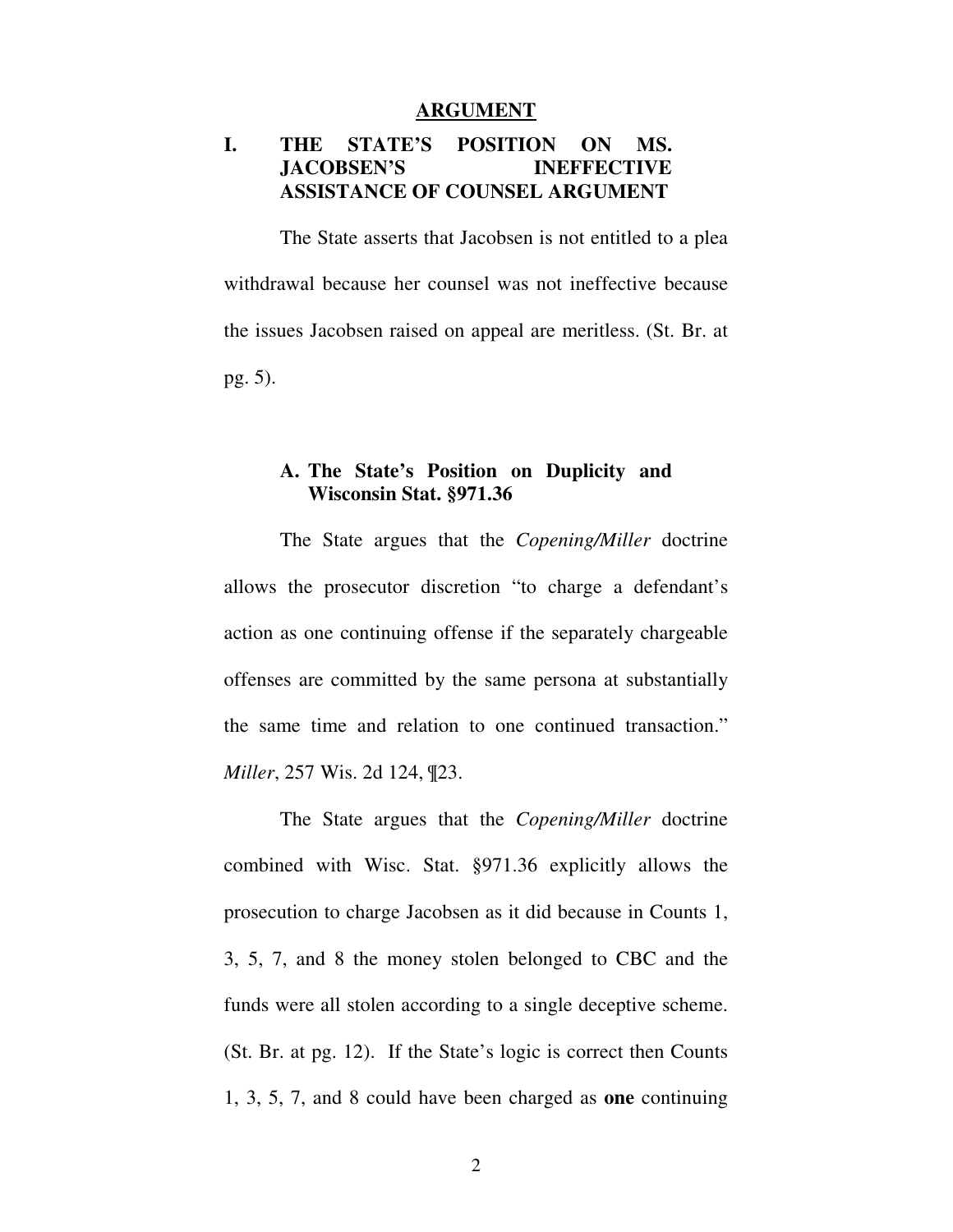offense. The State fails to justify the decision to charge five separate counts if Jacobsen's actions were truly all in furtherance of a single deceptive scheme, or to show any authority that allows the State to pick and choose which offenses to group together for charging purposes.

The State further argues that no double jeopardy concerns came into play because each count is different in fact. (St. Br. at pg. 13). What the State fails to acknowledge is that each separate offense combined by the State to create each count is different in fact.

#### **B. The State's Position on Multiplicity**

## **1. The State's Argument that the Counts are Not the Same in Fact**

In the next section of the State's brief the State points out that the counts are not the same in fact although the counts are based on a single reimbursement scheme. (St. Br. at pg. 14). In support of this argument the State asserts that the offenses are based on different time periods and are different in nature. (St. Br. at pg. 14). The State argues each act involved a different amount of money taken on a different date provable by different paperwork and accounting records. The State, citing *Warren*, 229 Wis. 2d at 180, also declares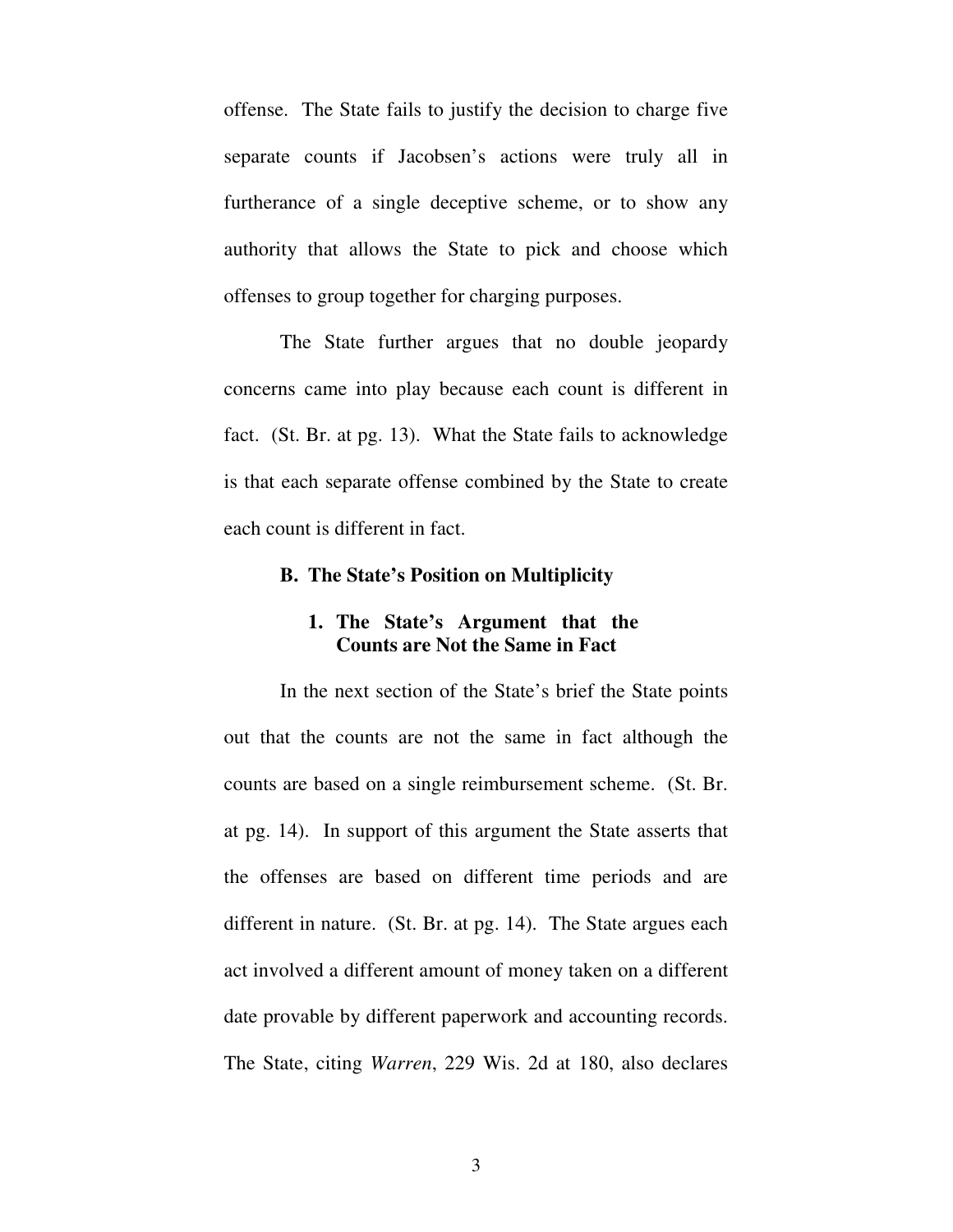that "every decision by Jacobsen to repeat her reimbursement scheme required a new volitional departure rendering each offense different in nature." (St. Br. at pg. 15). If this is true then this would require the State to charge each offense separately, but the State instead decided to charge one offense for every year. Does this mean that on January  $1<sup>st</sup>$  of each year Jacobsen made a conscious decision to commit theft for the entire proceeding year?

## **2. The State's Position on Cumulative Punishments**

Jacobsen agrees with the State's argument that the charges may be charged as one continuous scheme or as individual offenses. However, Jacobsen fails to understand how the State determined it was within their discretion to charge multiple counts not based on individual offenses. The State again has failed to establish the authority to charge in this way.

Next, the State asserts that Jacobsen would have rather been charged in the way decided by the State instead of charged with 289 individual acts of theft. However, this argument was not raised by Jacobsen. Jacobsen instead avers that she should have been charged properly according to the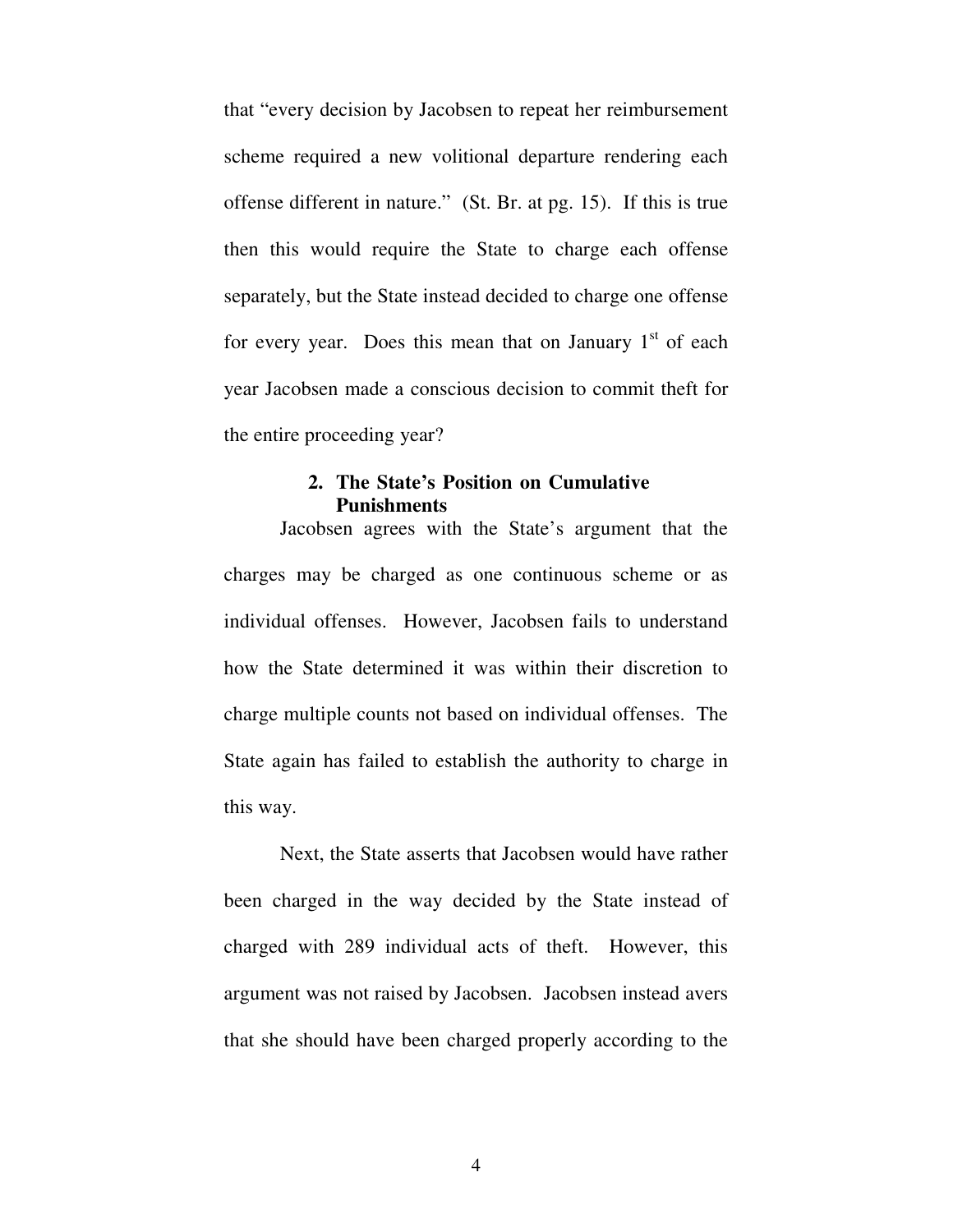law. Whether it be with one continuing offense or 289 separate offenses.

The State then goes on to say that subjecting Jacobsen to only one felony would be absurd as the penalty exposure for her stealing close to \$500,000 would be equal to that of someone who stole \$10,001. (St. Br. at pg. 16). However, if the State was looking for maximum exposure the option was there to charge Jacobsen with each individual theft.

## **II. THE STATE'S POSITION ON** *GEORGE*

The State acknowledges that the ruling in *State v. George*, 69 Wis. 2d 92, 230 N.W. 2d 253 (1975) appears to be on point in this case. However, the State argues that the present case is distinguishable from George because there is no pleading statute allowing gambling cases to be charged as one continuing offense or with single specific offenses. (St. Br. at pg. 18). However, earlier in its brief, the State argued "the *Copening/Miller* doctrine is generally applicable to all criminal statutes." As described previously in this brief and the State's brief the *Copening/Miller* doctrine allows charging identical to that of the ruling in *George*. (St. Br. at pg. 11).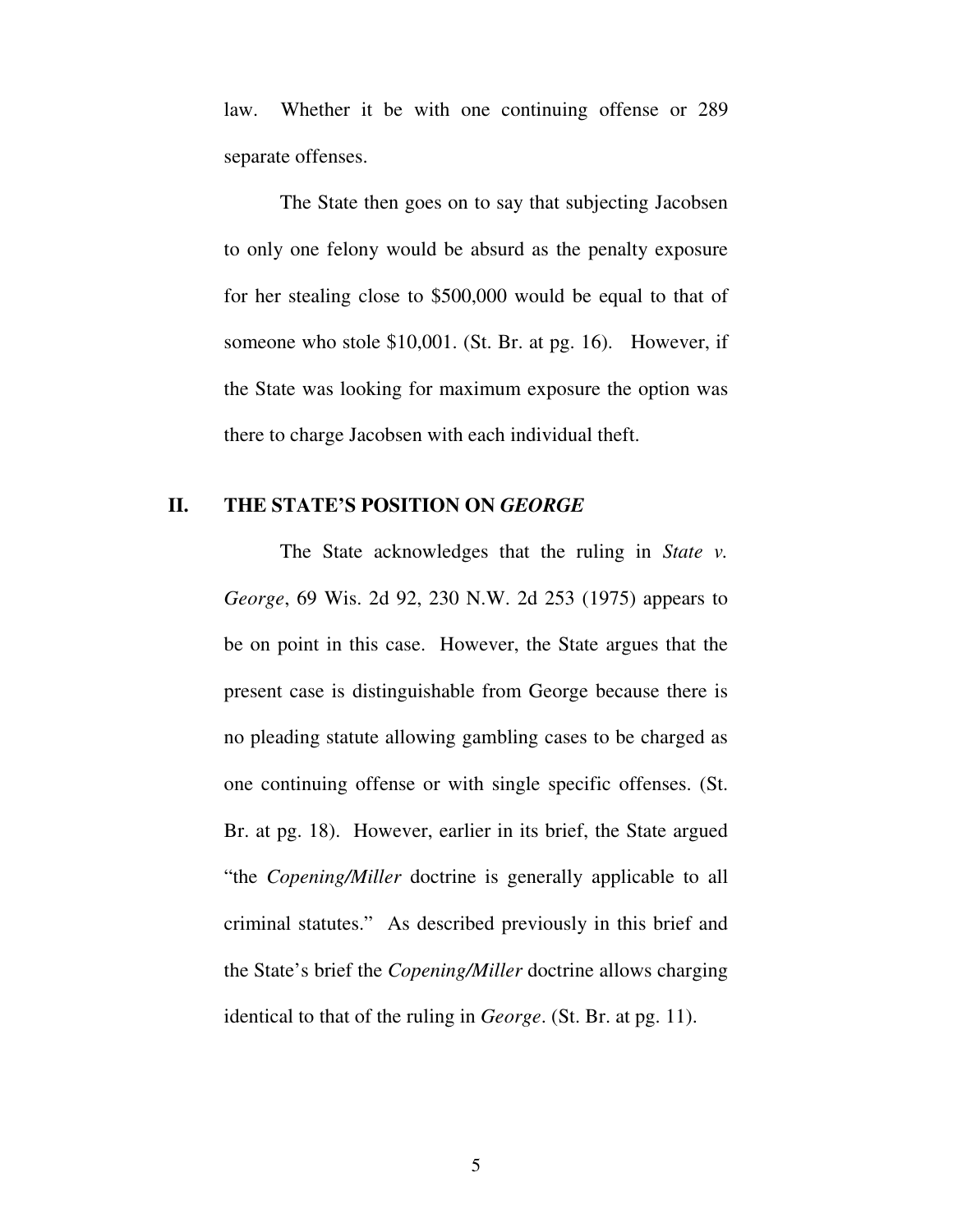Next, the State argues that the present case and *George*  are also distinguishable because the theft statute includes a graduated penalty structure and the commercial gambling statute does not. (St. Br. at pg. 18). Again, if the State's purpose in charging Jacobsen with multiple counts was to maximize exposure the State had the option not to charge Jacobsen with one continuing offense, but to charge her with each individual offense.

Jacobsen asserts that George is directly on point and urges this Court to determine this issue accordingly.

## **III. THE STATE'S ARGUMENT IN SUPPORT OF ITS CHARGING DECISION**

The State then relies on *Grayson* as an authority to allow charging Jacobsen with one charge for each year. Jacobsen asserts that the charging structure in Grayson is clearly distinguishable. The language of Wis. Stat. § 948.22(2) explicitly states a time period of 120 days as the benchmark for each charge of failure to support. In contrast, the theft statute does not supply any specified time period, nor does it allow a prosecutor to determine what the time period should be.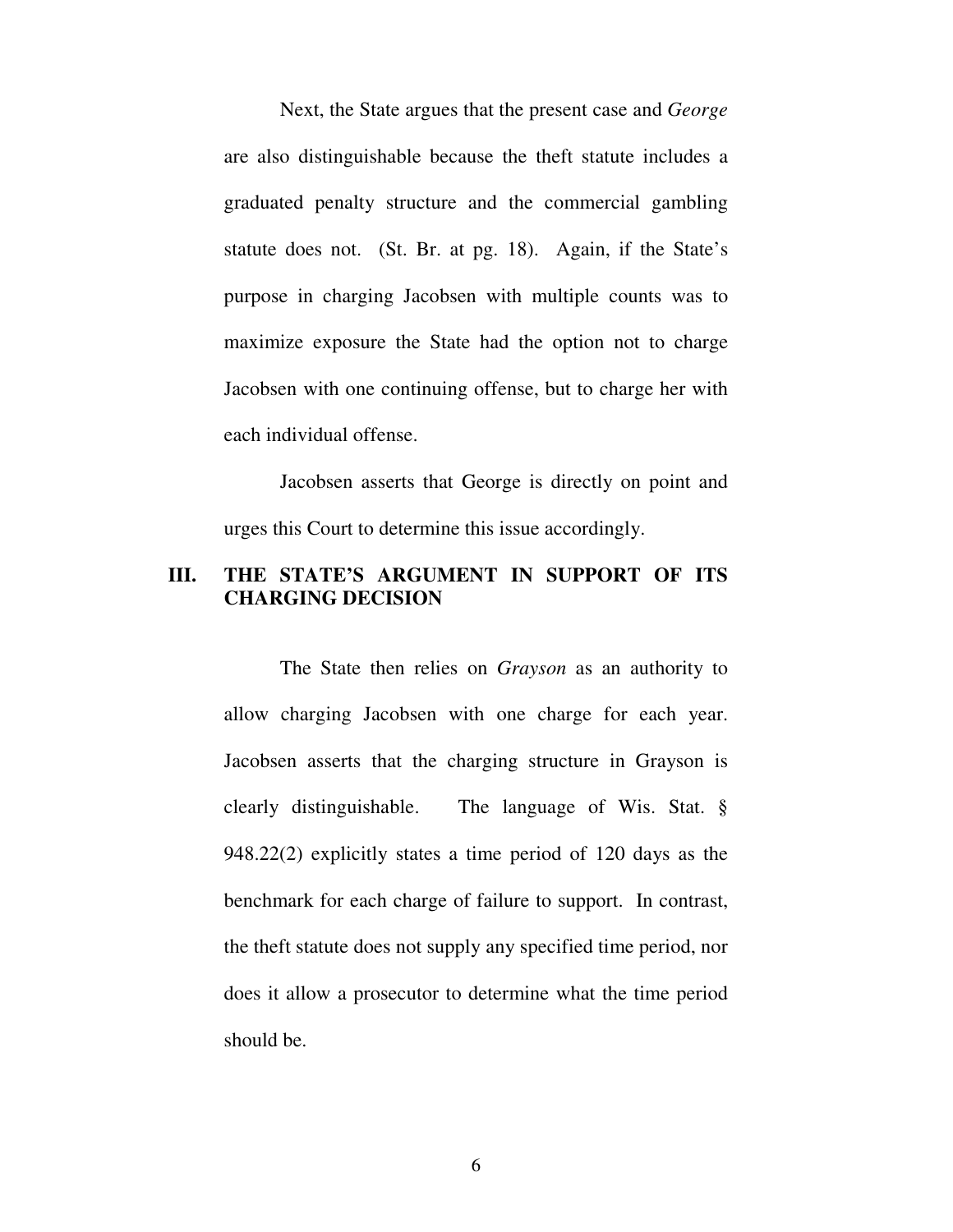The State continuously argues that Wis. Stat. § 971.36 stands for the proposition that the State has the right to pick and choose which offenses can be combined together to create a single criminal charge. (State's Brief, *passim*). Jacobsen strongly disagrees with this contention. If the legislature intended for the State to be permitted to group offenses into counts at its choosing then the statute would provide for more than the two options it currently does.

Furthermore, Jacobsen did not argue that the legislature intended to preclude cumulative punishments. Jacobsen simply argues that the way in which she was charged is improper and not supported by either statute or case law.

## **IV. THE STATE'S POSITION ON INEFFECTIVENESS OF COUNSEL**

Because the Attorney Peterson failed to raise the above issue, he performed deficiently which is the first prong of the *Strickland* test. The second prong under the *Strickland* test is also satisfied because Ms. Jacobsen stands convicted of higher class felonies than she would have had the charging process been proper. A defendant need not show that her sentence would have been any less severe, because conviction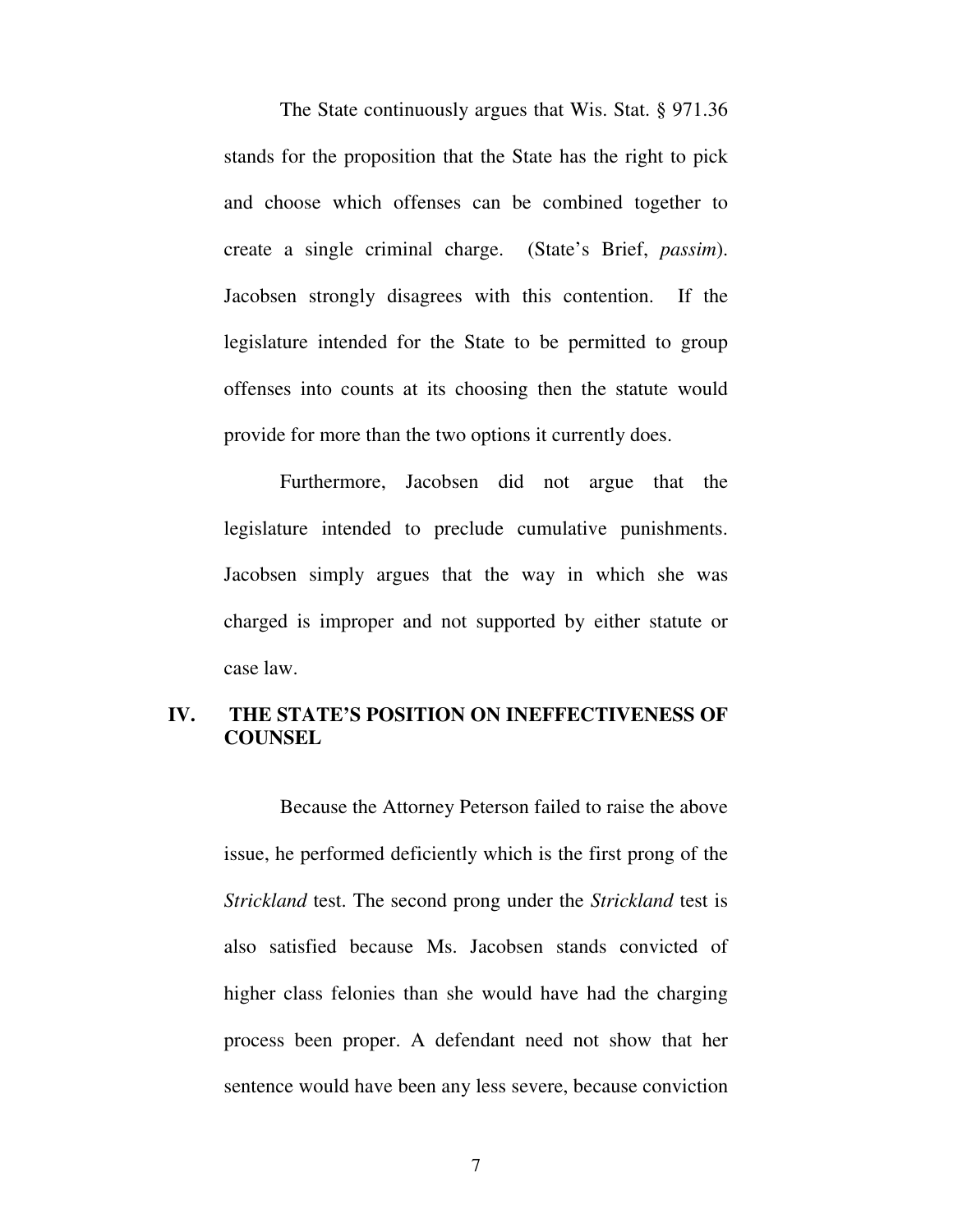for a more aggravated felony should be alone sufficient to establish prejudice. *Cf. State v. Fritz*, 212 Wis. 2d 284, 297, 569 N.W.2d 48, 54 (Ct. App. 1997) ("A second felony conviction is 'prejudice' irrespective of whether the actual time served would have been less under an accepted pleabargained guilty plea.").

#### **CONCLUSION**

For the foregoing reasons, it is respectfully requested that the Court of Appeals reverse the decision of the Outagamie County Circuit Court denying Jacobsen's Post-Conviction Motion and remand this matter to the trial court for further proceedings.

Dated this 27<sup>th</sup> day of September, 2013.

Respectfully Submitted, JOHN MILLER CARROLL LAW OFFICE

 $\text{By:}\_\_$ 

 John Miller Carroll State Bar #1010478 226 S. State St. Appleton, WI 54911 (920) 734-4878